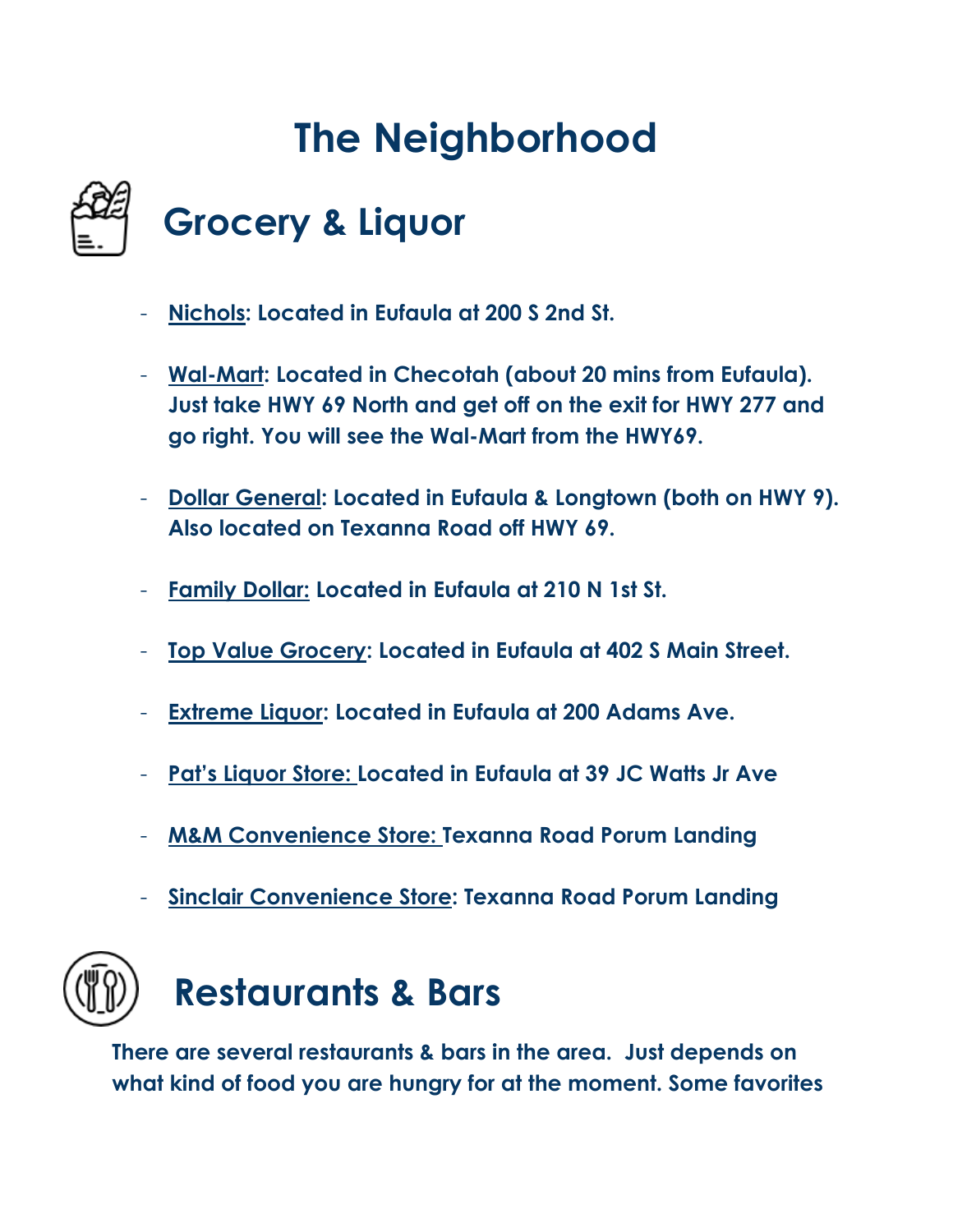**are listed below. There are also some bars & other places to eat in the surrounding towns. You can also search Facebook (most of those listed below have Facebook Pages) & always ask - we would love to help!**

- **Dobber's: All-American food including burgers, fish, and chicken. Located at 17155 Oklahoma HWY 9**
- **L.A.K.E Country Dinner: Home-cooking. Serve breakfast all day. Located at 16815 Oklahoma HWY 9-E.**
- **Chaney's Pizza: Pizza including Gluten free options. Salad bar. Located at 119 Oak Ave in Eufaula.**
- **Boomarang Diner: 50's themed diner. Located at 115 Oak Ave in Eufaula.**
- **La Finca: Mexican food. Located at 16 Oak Ave in Eufaula.**
- **Kat Daddy's Cove: Bar & Grill. Located at 412 Lakeshore Dr in Eufaula**
- **Beaver Bar & Grill: Bar & Grill. Located at 400 Lakeshore Dr in Eufaula**
- **E's Restaurant: Family Dining. Located at 134 N Main Street in Eufaula.**
- **The Flower Shop: Sandwiches and Soup. Located at 306 S Main St in Eufaula**
- **Inside Out Bar: Bar. Located at 427381 Texanna Road.**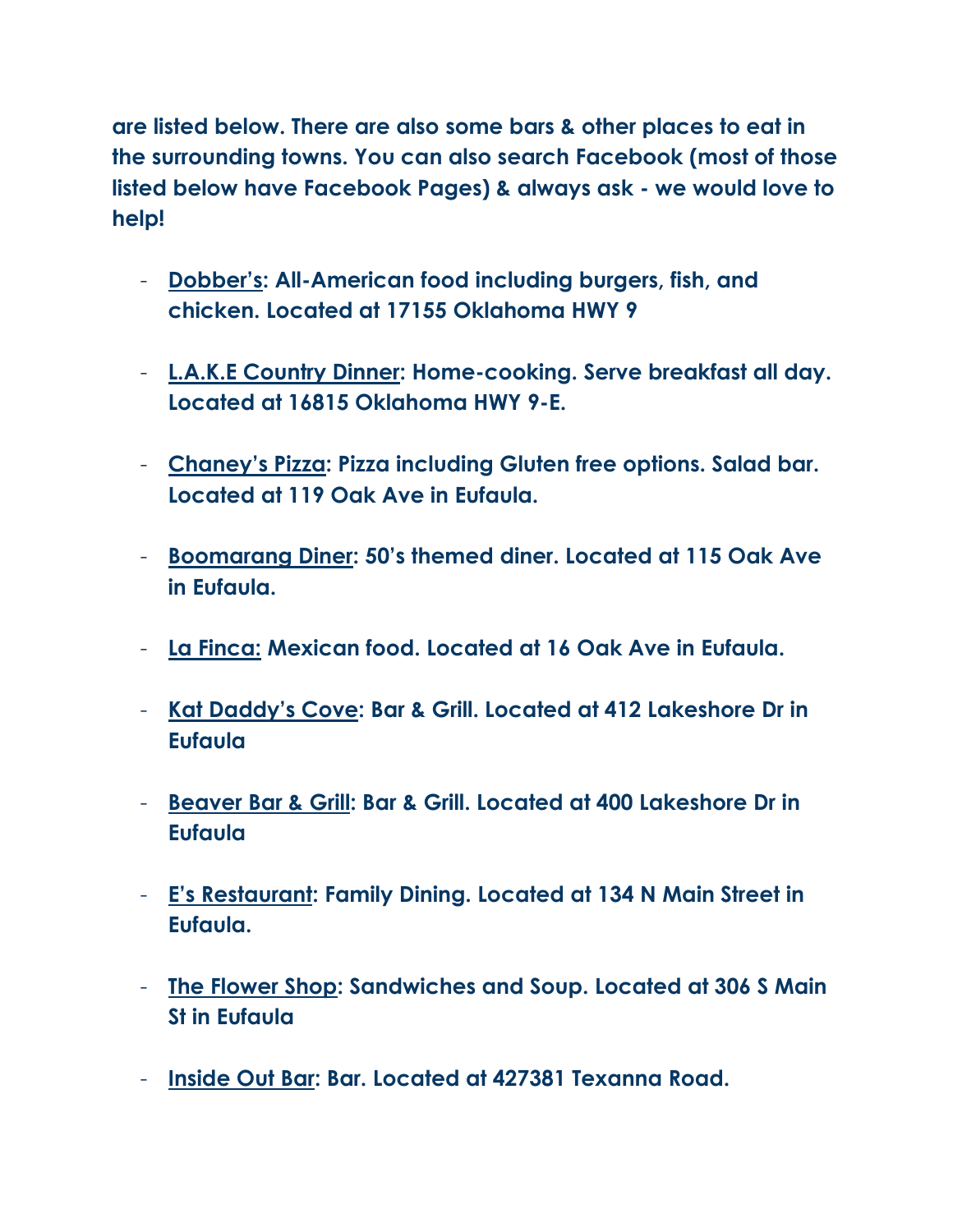- **Belle Starr Grille: Family Dining. Located on East Texanna Road just off of HWY 69.**
- **Last Stop: Gas Station, Shop, & Food. Located on West Texanna Road just off of HWY 69.**
- **Flavor's: Burgers & Sandwiches. Located at 514 Main St in Eufaula.**
- **Mama Tig's: Wood Fired Pizza. Located at 31 Water Street in Carlton Landing. Also have food truck at various spots throughout the week.**
- **Country Café: Country Cooking & Fried Pies. Located on 71 S in Enterprise.**
- **The Landing: Family Dining. Located at 15787 HWY 9E in Longtown.**
- **Los Arcos: Mexican Food. Located at 15717 HWY 9E in Longtown.**
- **Mr. Donut: Donuts, Sausage Rolls. Located at 575 Selmon Road in Eufaula.**
- **Spanky's Donuts: Donuts, Sausage Rolls, & Lunch Specials. Located at 419042 Texanna Road.**
- **Marina Café at Duchess Creek: American food. Located on Texanna Road in Porum Landing.**
- **Dani Joe BBQ: Located on Texanna Road in Porum Landing.**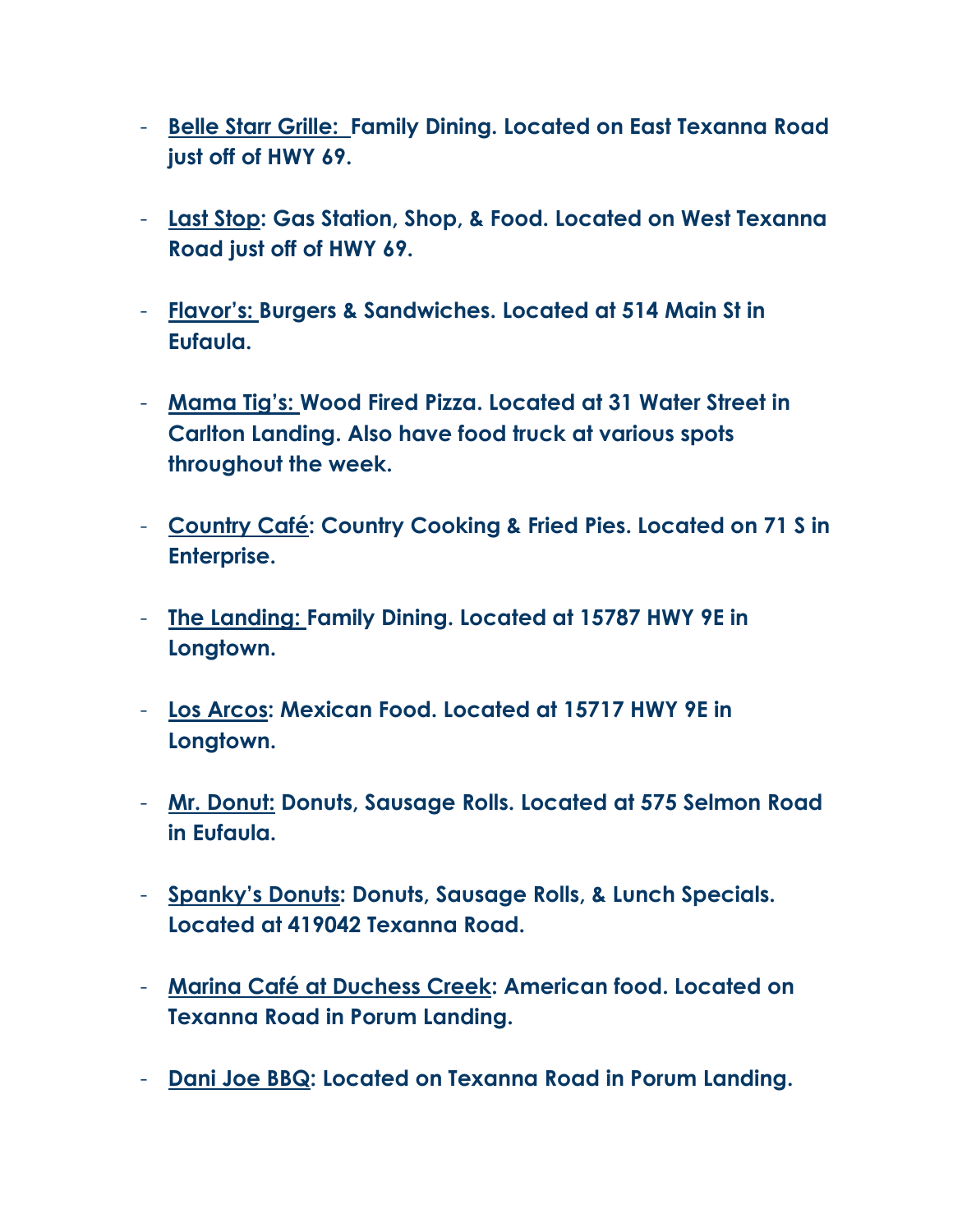- **Firehouse Pizza and Wings: Located on Texanna Road in Porum Landing next to M & M's.** 

#### **Closest Boat Ramp & Recreation Area &**  TICKET **Boat Rentals**

**The closest boat ramp and recreation area is Porum Landing Recreation area off Texanna Road. The entrance is across from the Sinclair Station and just west of M&M's. There are several boat ramps and access places in the Longtown & Eufaula area.**

**Eufaula Cove Marina: Boat and Wave Runner Rentals. <http://www.eufaulacovemarinallc.com/>**

**Evergreen Marina: Boat Rentals. <https://www.evergreenmarina.com/>**

**Belle Star Marina: Boat Rentals.<http://bellestarrmarina.com/>**

### **Local Attractions**

**There are so many fun and exciting things to do in the Lake Eufaula area and the surrounding communities. Listed below are just a glimpse into all the amazing things to do. For more ideas, please visit travelok.com.**

- **Belle Star's Grave: Younger's Bend was a haven for 19th century outlaws (and their mythology), including Belle Starr, "Queen of the Bandits," buried in a grave along a trail off the highway. Located approximately 1.1 miles east of Lake Eufaula dam driving from dam on HWY 71. From I-40 at Warner, OK, go south**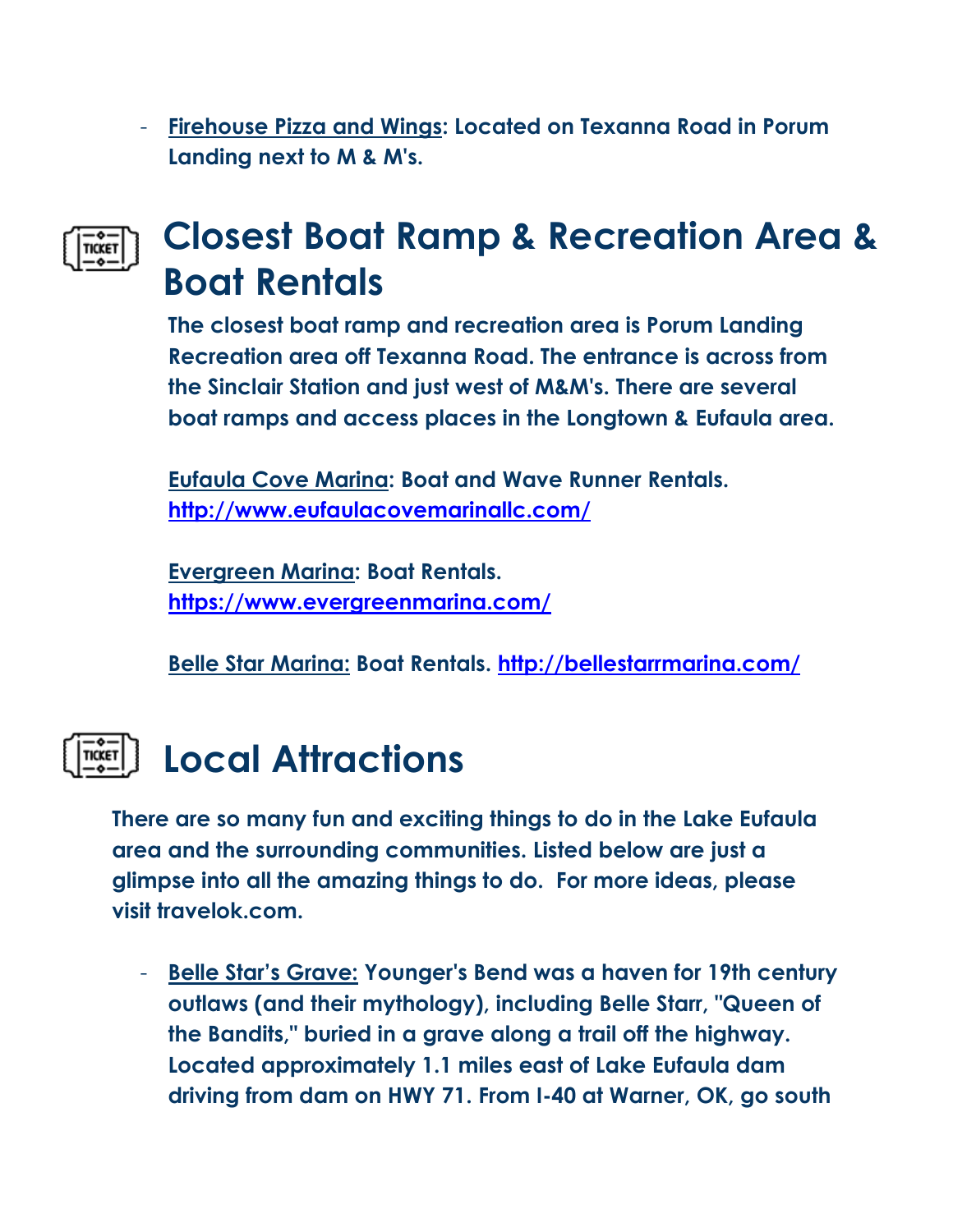**on Hwy 2 past Porum, OK to the intersection of HWY 71 and head west.**

- **Creek Nation Casino Eufaula: Located at 807 Forrest Ave. Check out<https://creeknationcasinoeufaula.com/> for more information.**
- **Eufaula Damn: Located on OK-71. You can also check out [https://www.swt.usace.army.mil/Locations/Tulsa-District-](https://www.swt.usace.army.mil/Locations/Tulsa-District-Lakes/Oklahoma/Eufaula-Lake/Eufaula-Lake-Recreation/)[Lakes/Oklahoma/Eufaula-Lake/Eufaula-Lake-Recreation/](https://www.swt.usace.army.mil/Locations/Tulsa-District-Lakes/Oklahoma/Eufaula-Lake/Eufaula-Lake-Recreation/) for recreation information.**
- **First Saturday Breakfast: Located at Porum Landing Fire Department on Texanna Road East of Duchess Creek Marina. 7:30 am – 10:00 am.**
- **Jellystone: Located at 610 Lakeshore Dr in Eufaula. Jellystone is a fun place to play in lake during the summer. Check out <http://jellystoneok.com/> for more information.**
- **Lake Eufaula State Park: Located at 111563 Hwy 150 Checotah. A 2,853-acre park formerly known as Fountainhead State Park. The park has a swimming area with a beach, disc golf course, and multiple boat ramps. Visitors can bike around the expansive park's mountain bike trails. Saddle up for a guided horseback ride at on-site Lake Eufaula Stables, or bring your own horse to explore the trails. Learn about native animals and plant species at the Deep Fork Nature Center, where kids and adults can participate in naturalist programs and activities. The park also offers many playgrounds and a fishing pond.Enjoy a 18-hole disc golf course at Hummingbird Beach and there is no fee required to play the disc golf course. Stop by the gift**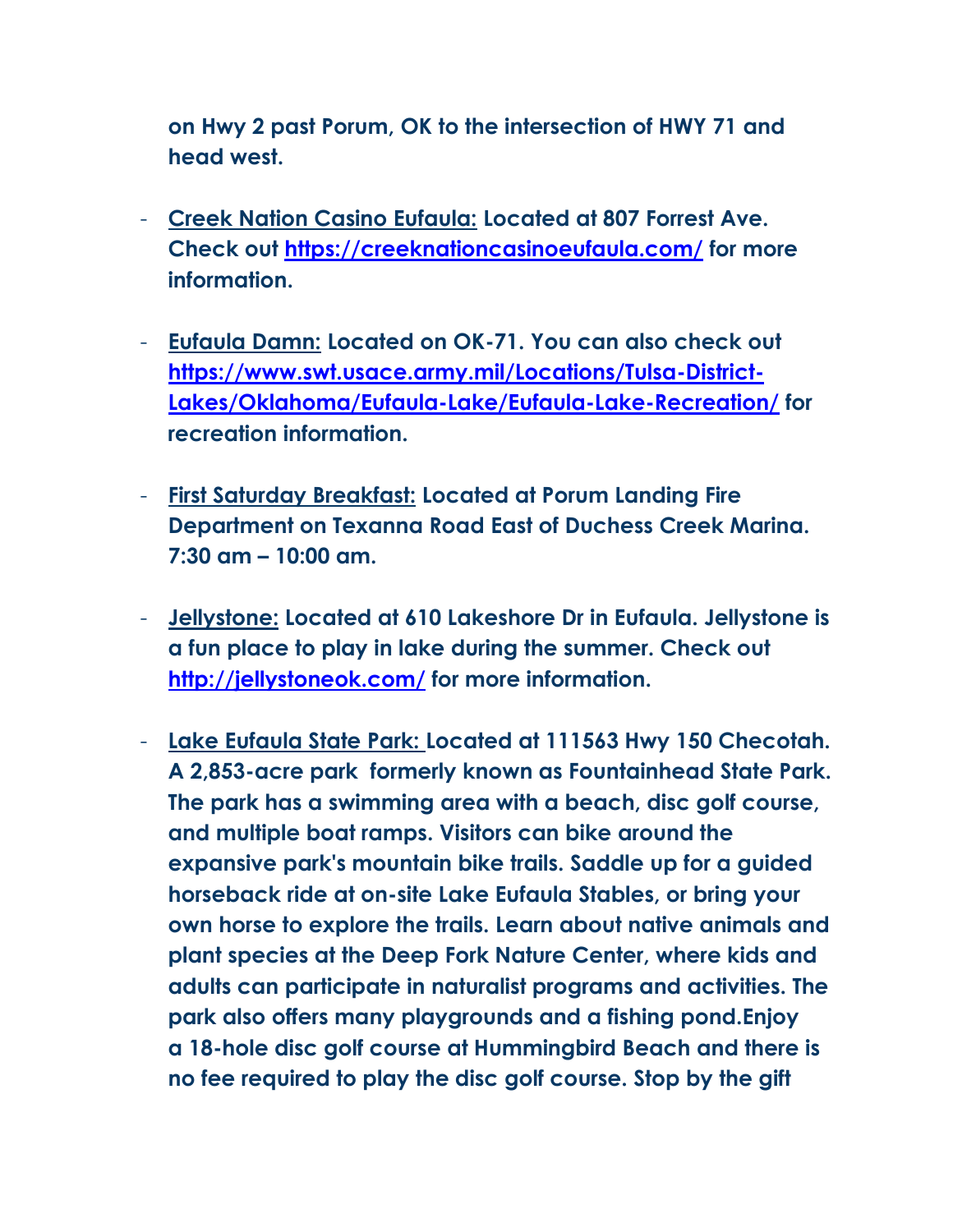**shop in the park office to rent disc golf equipment. Nearby, the 18-hole Fountainhead Golf Course features views of the lake, complete with a putting green and pro shop. Enjoy a swimming area with a beach and multiple boat ramps for easy lake access. Fishing is a big attraction, and a marina makes year-round fishing possible with an enclosed, heated dock and tackle shop. Check out their webpage, [Lake Eufaula State](https://www.travelok.com/state-parks/4336#state-park-menu-tabs)  [Park,](https://www.travelok.com/state-parks/4336#state-park-menu-tabs) for more information.** 

- **Robber's Cave State Park: Located at 4575 Northwest 1024th Ave, Wilburton ( 5 miles north of Wilburton on HWY 2). This park is a favorite of rappellers, equestrians, hikers and outdoor lovers. The park and adjoining wildlife management area covers more than 8,000 acres and includes three lakes. It offers visitors acres of discovery and enjoyment including trout fishing in season, boating, hunting, mountain biking, trails for hikers and horses, sandstone cliffs for climbing and rappelling, and fall foliage viewing. In addition, Robbers Cave is historically notable as a former hideout for infamous outlaws Belle Starr and Jesse James. To see all the activities and find out more information look at their webpage [Robber's Cave State](https://www.travelok.com/state-parks/6415#state-park-menu-tabs)  [Park Website](https://www.travelok.com/state-parks/6415#state-park-menu-tabs) or their Facebook [Robber's Cave State Park](https://www.facebook.com/Robbers-Cave-State-Park-151278822849)  [Facebook](https://www.facebook.com/Robbers-Cave-State-Park-151278822849) .**
- **Urban Wineworks & Whispering Meadows Wine: Located across the street from each other 115 East Choctaw Avenue in McAlester. Check out Urban Wineworks [Facebook Page](https://www.facebook.com/UrbanWineWorks/) & [Whispering Meadows Wine's](http://www.whisperingmeadowswine.com/) website.**
- **The Gentry Cinema: Movie Theater. Located at 214 W Gentry Ave in Checotah.**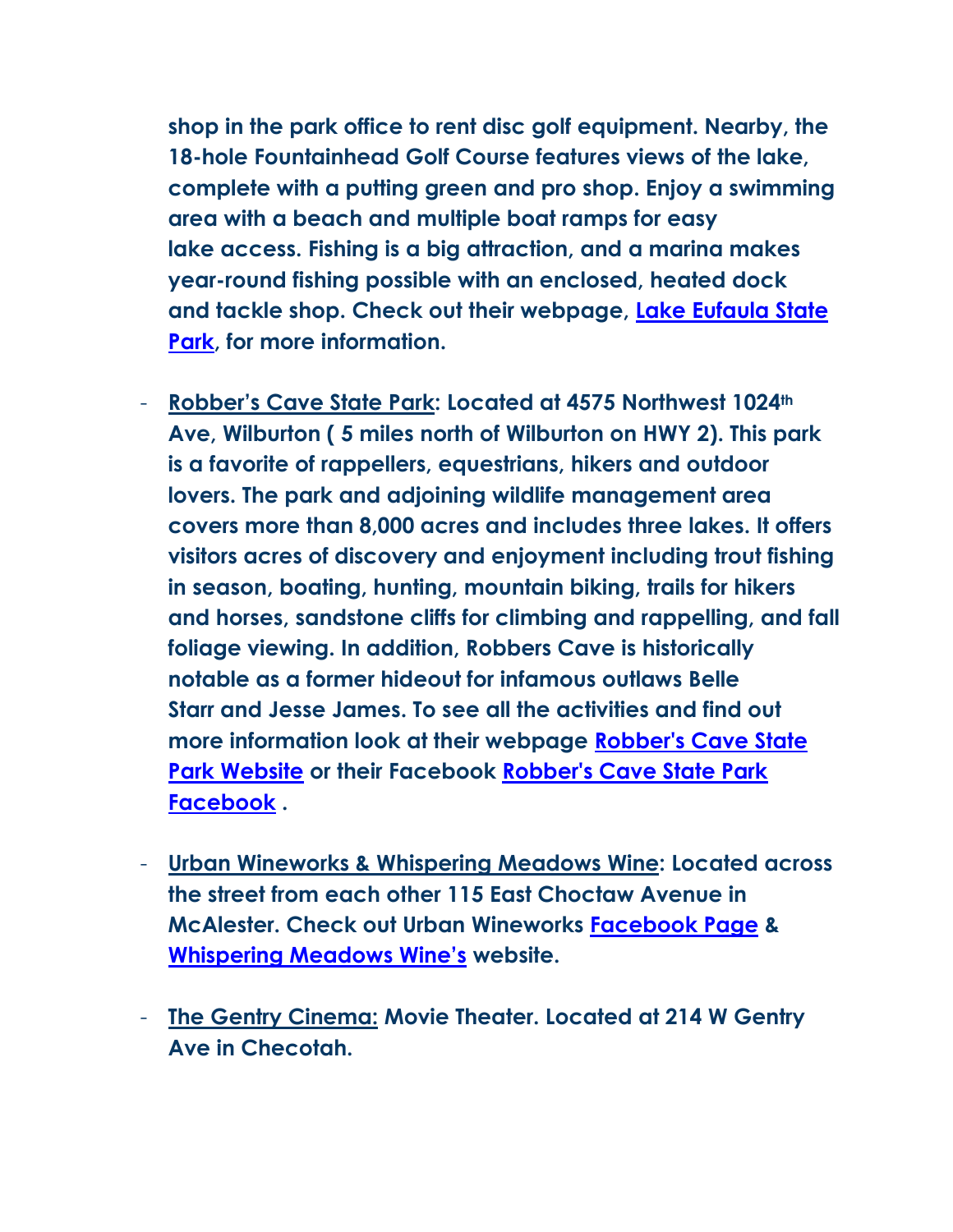- **Apex Cinema: Movie Theater. Located at 1116 S George Nigh Expy in McAlester.**
- **Choctaw Casino: Casino. Located at 1638 S George Nigh Expy in McAlester.**
- **Great Balls of Fire Arcade: Family-owned 1950s-themed amusement center with bowling, bumper cars, an arcade & a bar/eatery. Located at 3003 Elks Road in McAlester. <http://www.greatballsoffirefec.com/>**
- **Hoepfner Kiwi Farm: Tour ten acres of beautiful, hardy kiwis grown in the vineyard, on arbors, in big pots and in hanging baskets. Located 6 mi W of Eufaula on Hwy 9W. Find out more information here: <https://www.travelok.com/listings/view.profile/id.3537>**
- **Honey Springs Battlefield: Honey Springs Battlefield preserves the history of the most significant conflict of the American Civil War in Indian Territory. Located at 423159 E 1030 Rd in Checotah. Find out more information here: <https://www.okhistory.org/sites/honeysprings>**
- **Rentiesville Dusk 'Til Dawn Blues Festival: The annual convergence of award-winning artists, blues fans, loving volunteers and vendors happens every Labor Day weekend on the very ground the Cozy Corner juke joint stood. Located at 103020 D.C. Minner St. in Rentiesville. Find out more information here: [https://www.facebook.com/pg/Rentiesville-Dusk-Til-](https://www.facebook.com/pg/Rentiesville-Dusk-Til-Dawn-Blues-Festival-271942189500394/about/?ref=page_internal)[Dawn-Blues-Festival-](https://www.facebook.com/pg/Rentiesville-Dusk-Til-Dawn-Blues-Festival-271942189500394/about/?ref=page_internal)**

**[271942189500394/about/?ref=page\\_internal](https://www.facebook.com/pg/Rentiesville-Dusk-Til-Dawn-Blues-Festival-271942189500394/about/?ref=page_internal)**